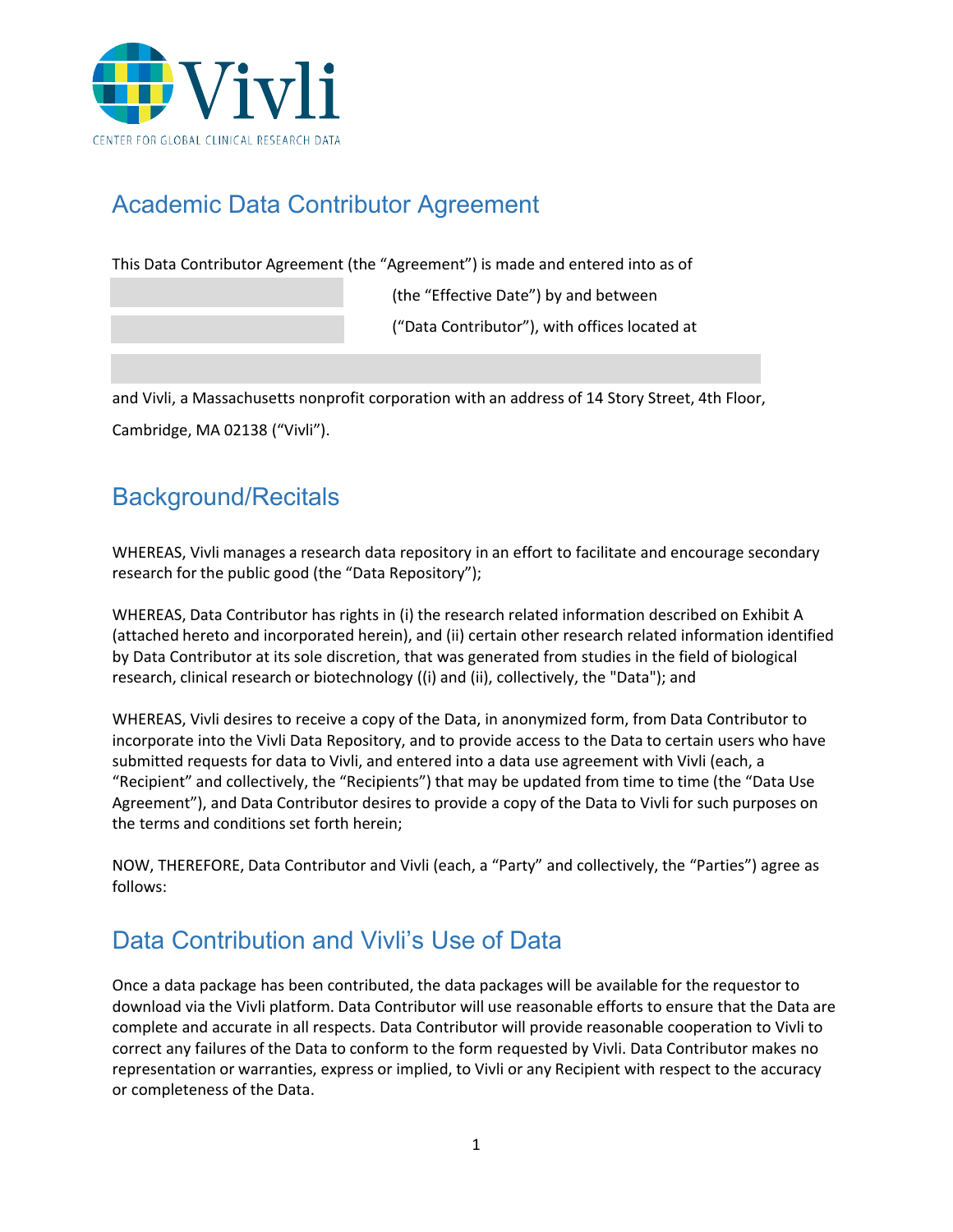

Subject to the terms of this Agreement, Data Contributor hereby grants to Vivli a royalty-free, worldwide, non-exclusive, irrevocable (except in the event of the termination of the Agreement as hereinafter provided) license to store, host and otherwise use the Data for the purposes described in this Agreement. The license granted in the preceding sentence includes the right for Vivli to grant sublicenses to (i) the Recipients pursuant to the Data Use Agreements, subject to the limitations described in the next paragraph (ii) the Hosting Service or any other third party which assists in the establishment, administration or maintenance of the Data Repository or (iii) any other third party reasonably necessary in furtherance of clauses (i) and (ii) and that is under an obligation of confidentiality to Vivli.

Vivli may sublicense the use of such Data to Recipients solely for the research purposes set forth in the request. For purposes of this agreement, "research" means one or more systematic investigations, including research development, testing and evaluation, that is designed to develop or contribute to generalizable knowledge. For the avoidance of doubt, Recipients may consist of both not-for-profit and for-profit entities. Prior to making the Data available to Recipients, Vivli shall require such Recipients to enter into a Data Use Agreement with Vivli, as further discussed below under the heading "Data Access."

## Data Repository Hosting

The Parties acknowledge and agree that the Data Repository may be hosted by a third-party service provider (the "Hosting Service"), and that the Hosting Service shall not be permitted to use the Data or Protocols (as hereinafter defined) for any purpose other than facilitating access to the Data by Authorized Users. Vivli will employ and maintain, and require the Hosting Service to employ and maintain, reasonable technical and administrative measures to prevent unauthorized or unlawful access or use of any Data or the accidental loss, destruction of, or damage to the Data. In the event Vivli discovers or is notified of an intentional or unintentional release of the Data to a party not authorized to have such access under the terms of this Agreement (a "Data Breach"), Vivli shall promptly notify Data Contributor of such Data Breach.

## Data Ownership and Rights in Data Repository

Vivli does not claim any rights of ownership in the Data, and Data Contributor will continue to maintain any pre-existing ownership rights that it has in the Data (including all intellectual property rights therein except for the license granted pursuant to this Agreement).

Notwithstanding the foregoing, in order to allow Vivli to fulfill its purpose of facilitating and encouraging secondary research, Vivli and Recipients may use and disclose the Data as permitted pursuant to the terms of this Agreement and the Data Use Agreement. The rights granted by the Data Contributor to Vivli and the Recipients under this Agreement and any Data Use Agreement are non-exclusive and Data Contributor shall be free to enter similar or other data contributor or data sharing agreements involving the Data with other individuals or entities without any obligation to extend the rights granted under such agreements to Vivli, any Recipient or sublicensee of Vivli.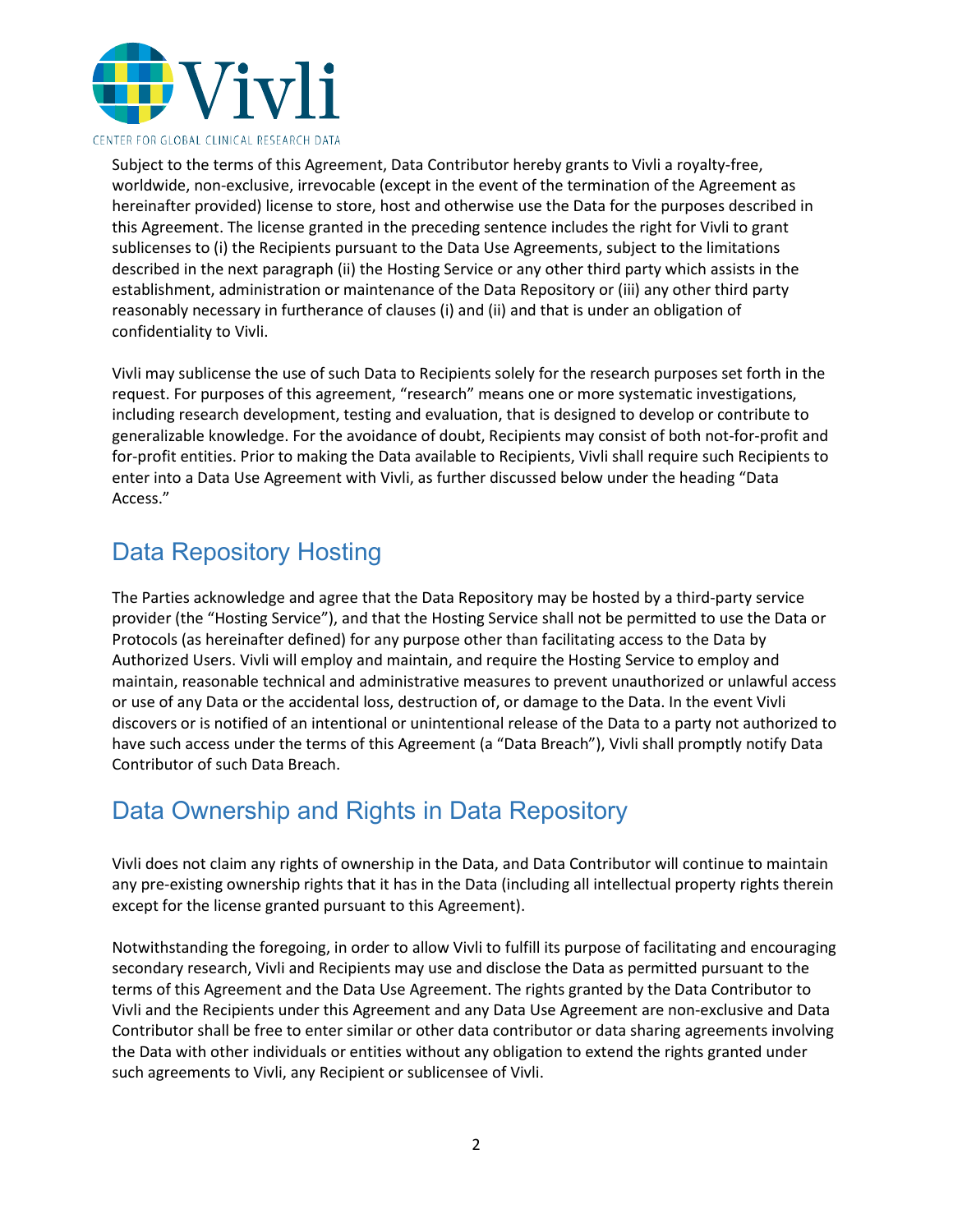

Subject to Data Contributor's ownership rights to the Data, Vivli shall own all right, title and interest (including all intellectual property rights) in and to the Data Repository, and nothing herein shall be construed as granting any rights in the Data Repository to Data Contributor. Vivli will grant access to the Data Repository pursuant to a Data Use Agreement, as described below.

This section shall survive the termination of this Agreement.

#### Data Access

Vivli shall require each Recipient to execute a Data Use Agreement prior to allowing access to the Data by any Recipient. The Data Use Agreement shall specify the terms that govern the Recipient's Data access. Vivli reserves the right to modify the Data Use Agreement at any time without consultation with or without notice to the Data Contributor

#### Privacy Laws

Data Contributor represents and warrants that all Data have been collected and submitted in accordance with all applicable laws, regulations and standards of the jurisdictions where the data were collected or where Data Contributor has processed such data, and in effect on the date such Data were collected or processed (as applicable) including without limitation all applicable national, state/provincial, and local laws and regulations of such jurisdictions regarding (i) patient/subject privacy (ii) the collection, storage, processing, disclosure and use of personally identifiable information and (iii) other uses and disclosures of the Data. Data Contributor specifically represents and warrants that: (i) Data Contributor has all rights necessary to provide the Data to Vivli pursuant to this Agreement; (ii) neither the Data nor Vivli's use of the Data to fulfill its obligations under this Agreement will infringe any third party's intellectual property rights or rights of privacy; (iii) to the extent required by applicable law, the Data have been obtained with the knowledge and consent/authorization of the individual(s) to which the Data relate or the waiver of any such consent requirement by a body empowered under applicable law to waive such requirement; (iv) to the extent there are limitations on the use of the Data on the basis of the consent/authorization, Data Contributor shall notify Vivli of any such limitations at the time of the contribution of the Data to Vivli; and (v) neither Data Contributor, its owners, or any other person providing Data on behalf of Data Contributor under this Agreement is located in, ordinarily resident in, or owned or controlled by entities or persons located in or ordinarily resident in any country that is, at any time that Data Contributor (or such other person providing Data on behalf of Data Contributor) contributes Data to Vivli, subject to sanctions by the U.S. Government or other applicable government as may be notified by Vivli or are identified on any list of restricted parties maintained by the United States government or other applicable government, including, but not limited to, the Specially Designated Nationals List administered by the U.S. Treasury Department's Office of Foreign Assets Control or the Denied Persons List, Unverified List or Entity List maintained by the U.S. Commerce Department's Bureau of Industry and Security.

With respect to any state or federal laws or regulations regarding notification to affected individuals in the event of the unauthorized access to or acquisition of personally identifiable information, Data Contributor shall be considered the "owner" of the Data, and Vivli is deemed only to "maintain" the Data on behalf of the Data Contributor.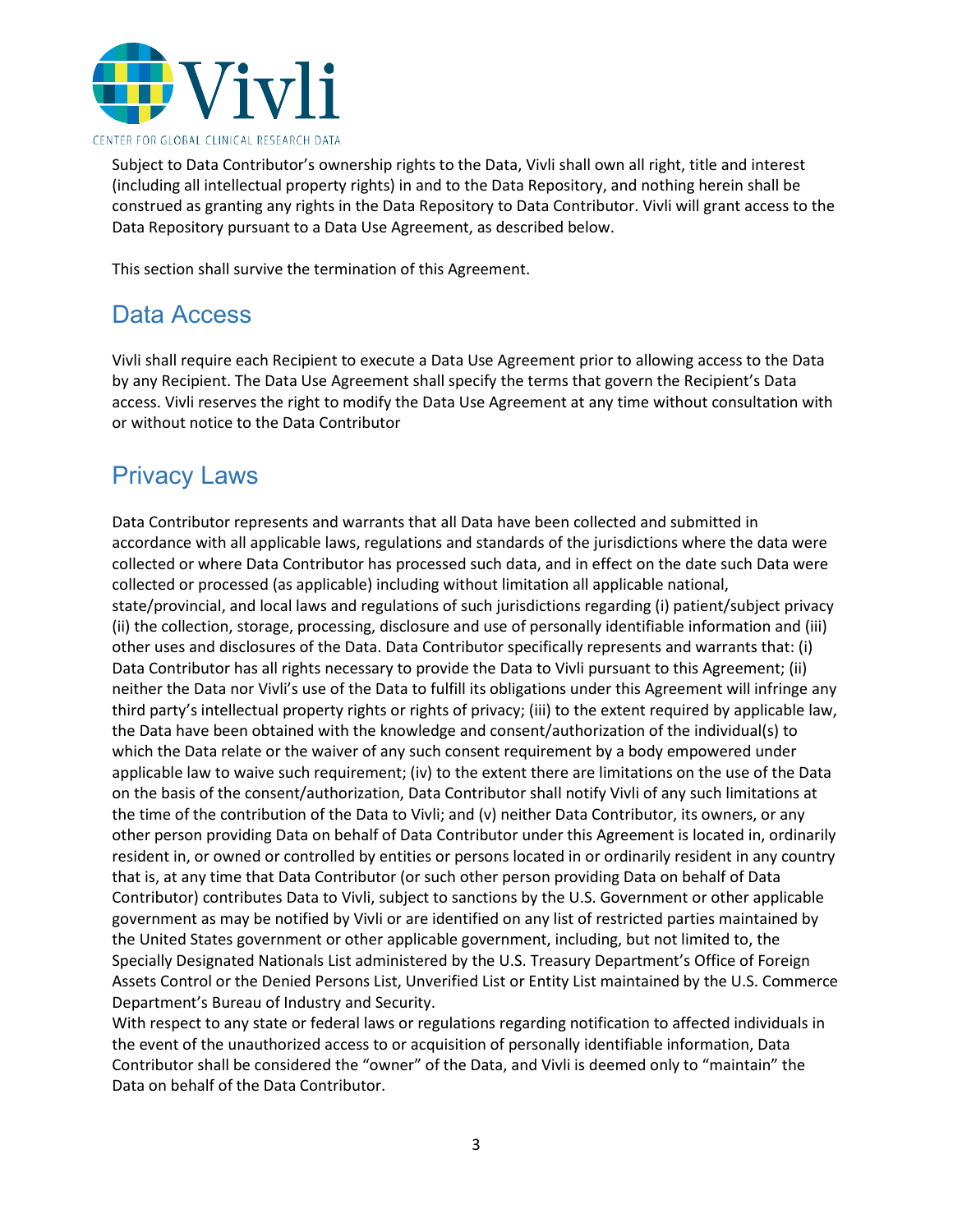

#### Anonymization

In order to ensure compliance with its legal and ethical obligations, Vivli requires that for all contributed data, measures have been taken to reduce the risk of re-identification of individual study participants.

The Data Contributor will take reasonable measures to ensure that the Data provided under this Agreement will be provided in an anonymized form.

Data Contributor bears sole responsibility for appropriate anonymization of the Data; however, Vivli reserves the discretionary right to reject, delete or quarantine from the Data Repository, or deny Recipients access to, any submitted Data, in whole or in part, Vivli believes contain any information that would enable the identification of an individual or otherwise violate current best practices for anonymization. Upon any such rejection, deletion, quarantine or denial of access, Vivli shall take reasonable efforts to notify Data Contributor of the problems that led to the rejection, deletion or denial of access.

## Publications and Presentations

Contribution of Data to Vivli does not affect the Data Contributor's right to publish those Data, which may be done entirely at Data Contributor's own discretion.

Vivli shall require Recipients through the Data Use Agreement to follow the publication plan included in the approved data request, if applicable. Recipient shall provide Vivli with that a reference citation upon publication which Vivli shall share with the applicable Data Contributor(s).

The Data Use Agreement shall also require Recipients to provide Vivli with a reference citation to any publication that is published.

Contribution to any publication submitted by Vivli itself will be acknowledged in accordance with the guidelines of the International Committee of Medical Journal Editors. [\(http://www.icmje.org/ethical\\_1author.html\)](http://www.icmje.org/ethical_1author.html).

# Aggregated Data Publication

Vivli may publish and make transparent, for example by posting to the Vivli website, descriptive statistics regarding the Data and Protocols (if applicable). Vivli's publication of descriptive statistics regarding the Data and Protocols may include, but is not limited to, publishing:

(i) The number of datasets that are hosted or indexed on the Vivli Data Repository;

(ii) The number of Data Contributors that have contributed to the Data Repository; and

(iii) The number of requests for access to the Data received by Vivli, including the number of such requests approved, conditionally approved, or denied both in the aggregate and at the level of a particular Data Contributors.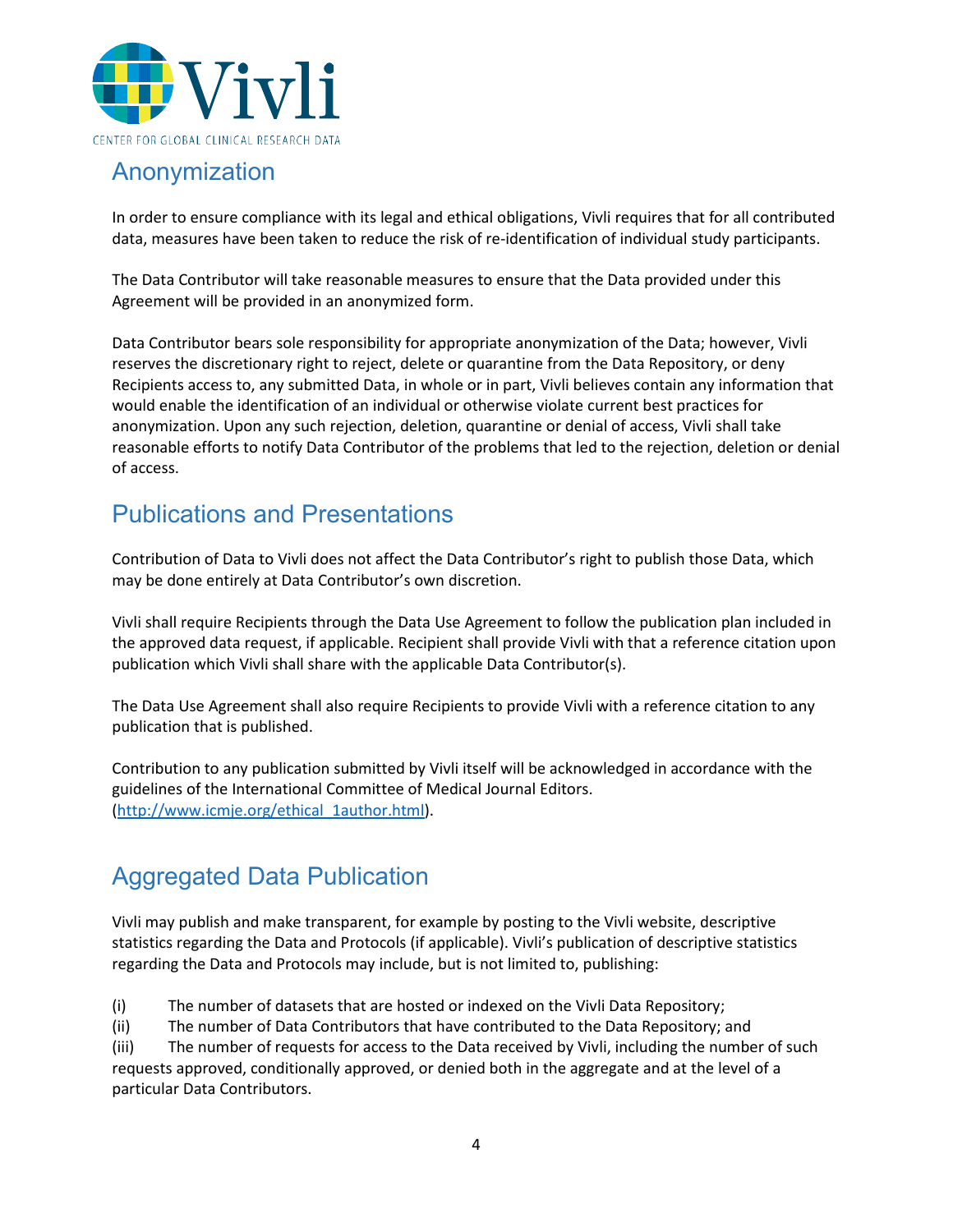

Reports and analyses created by Vivli involving solely descriptive statistics may be published or otherwise made publicly accessible, including through the Vivli website.

This section shall survive the termination of this Agreement.

#### Term and Termination

Termination without Cause. Either Party shall have the right to terminate this Agreement without cause following written notice to the other Party.

Effect of Termination. Upon termination, Vivli shall notify the Data Contributor that the Data and Protocols (if applicable) will be removed from the Data Repository. If, after ninety (90) days, the Data Contributor has not made arrangements to export and store Data and Protocols (if applicable) in another repository, the Data and Protocols will be removed from the Data Repository and destroyed. If requested by Data Contributor in writing, Vivli will provide written confirmation that Vivli has destroyed the Data and Protocols.

Notwithstanding the termination of this Agreement for any reason, to the extent that Recipients have entered into Data Use Agreements related to the use of the terminating Data Contributor's Data and/or Protocols (if applicable) prior to the termination of this Agreement (whether in its entirety or for only a specific portion of the Data or specific Protocols), such Recipients shall be entitled to continue to use such Data and/or Protocols in accordance with the terms of the Data Use Agreement until the termination of such Data Use Agreement unless continued use of the Data and/or Protocols is otherwise restricted by applicable law or regulation.

This section shall survive the termination of this Agreement.

#### Limitation on Liability

IN NO EVENT SHALL EITHER PARTY BE LIABLE TO THE OTHER PARTY FOR ANY LOST PROFITS, LOSS OF DATA, LOSS OF BUSINESS OR LOSS OF OPPORTUNITY OR ANY INDIRECT, INCIDENTAL, SPECIAL, CONSEQUENTIAL, OR PUNITIVE DAMAGES, WHETHER BASED ON BREACH OF CONTRACT, NEGLIGENCE, OR ANY OTHER THEORY REGARDLESS OF WHETHER VIVLI HAS BEEN ADVISED OF THE POSSIBILITY OF ANY SUCH DAMAGES. IN ADDITION, EXCEPT WHERE CAUSED BY THE NEGLIGENCE OR WILLFUL MISCONDUCT OF A PARTY OR ITS DIRECTORS, OFFICERS, AGENTS, AND EMPLOYEES, NEITHER PARTY WILL BE LIABLE FOR ANY BREACH OR OTHER MISUSE OF THE DATA OR PROTOCOLS BY ANY THIRD PARTY, INCLUDING A RECIPIENT.

This section shall survive the termination of this Agreement.

#### Authority to Enter Agreement

Each party represents and warrants that it has the full right, power, and authority to enter into this Agreement. Each party represents and warrants that it does not have, and agrees that it will not enter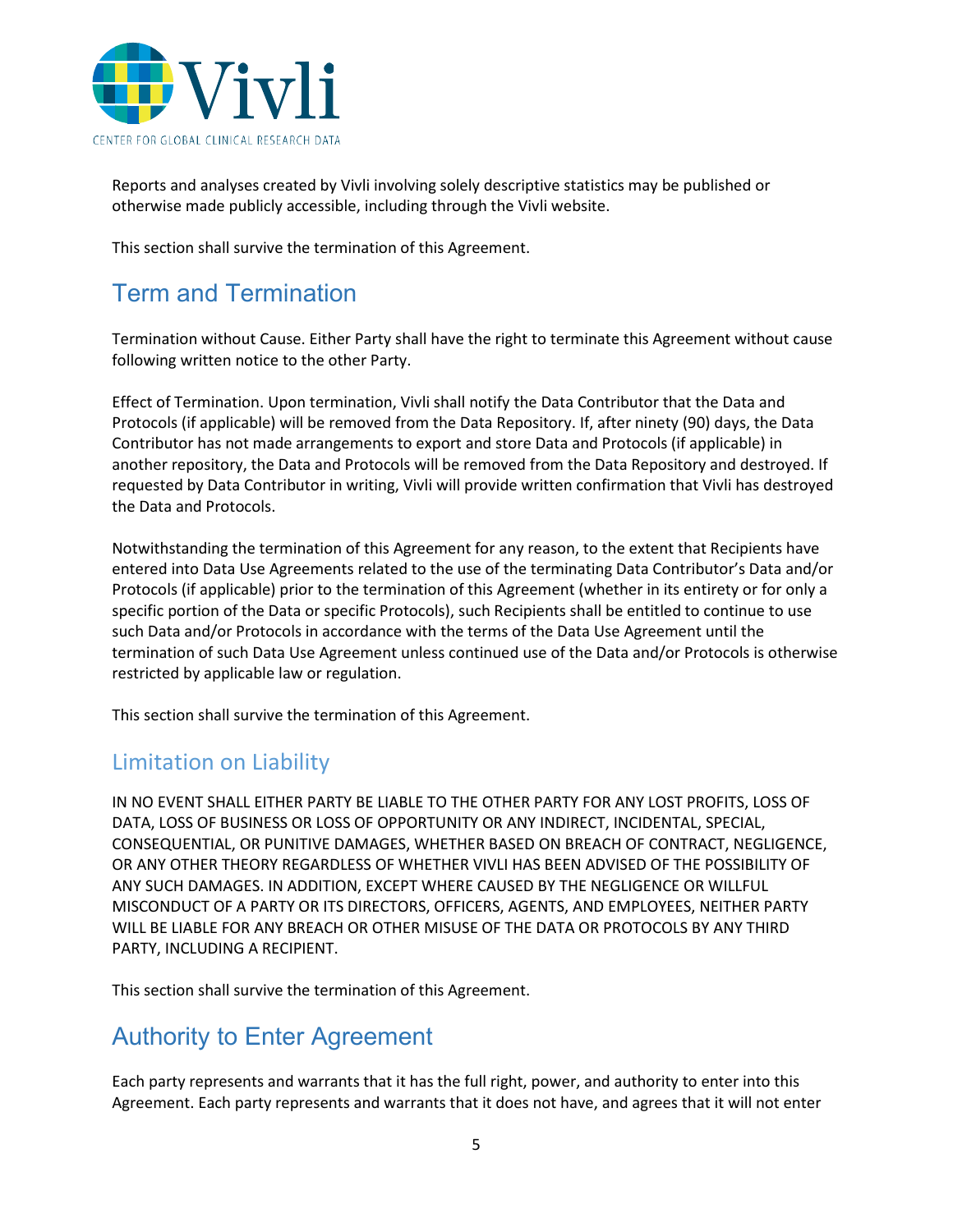

into, any legal or contractual obligations that would prevent it from complying with its obligations under this Agreement.

# No Agency/Partnership

This Agreement does not create a partnership, joint venture, or any other relationship or obligation whatsoever between the Parties, save the relationship and obligations specifically set out herein before and solely for the limited purposes described herein.

#### **Severability**

If any provision of this Agreement is found to be illegal, void or invalid, that fact shall not affect the legality and validity of the other provisions of the Agreement.

#### **Notice**

All notices provided hereunder shall be made in writing to the addresses set forth below via next- day delivery service: If to Vivli:

Vivli, Inc. Attention: Executive Director 14 Story Street Cambridge, MA 02138

If to Principal Investigator:



#### Governing Law/Venue

This Agreement shall be governed and construed in accordance with the laws of the State of New York, without regard to its conflict of laws principles. Any disputes arising under or related to this Agreement shall be brought in the state or federal courts of the State of New York.

This section shall survive the termination of this Agreement.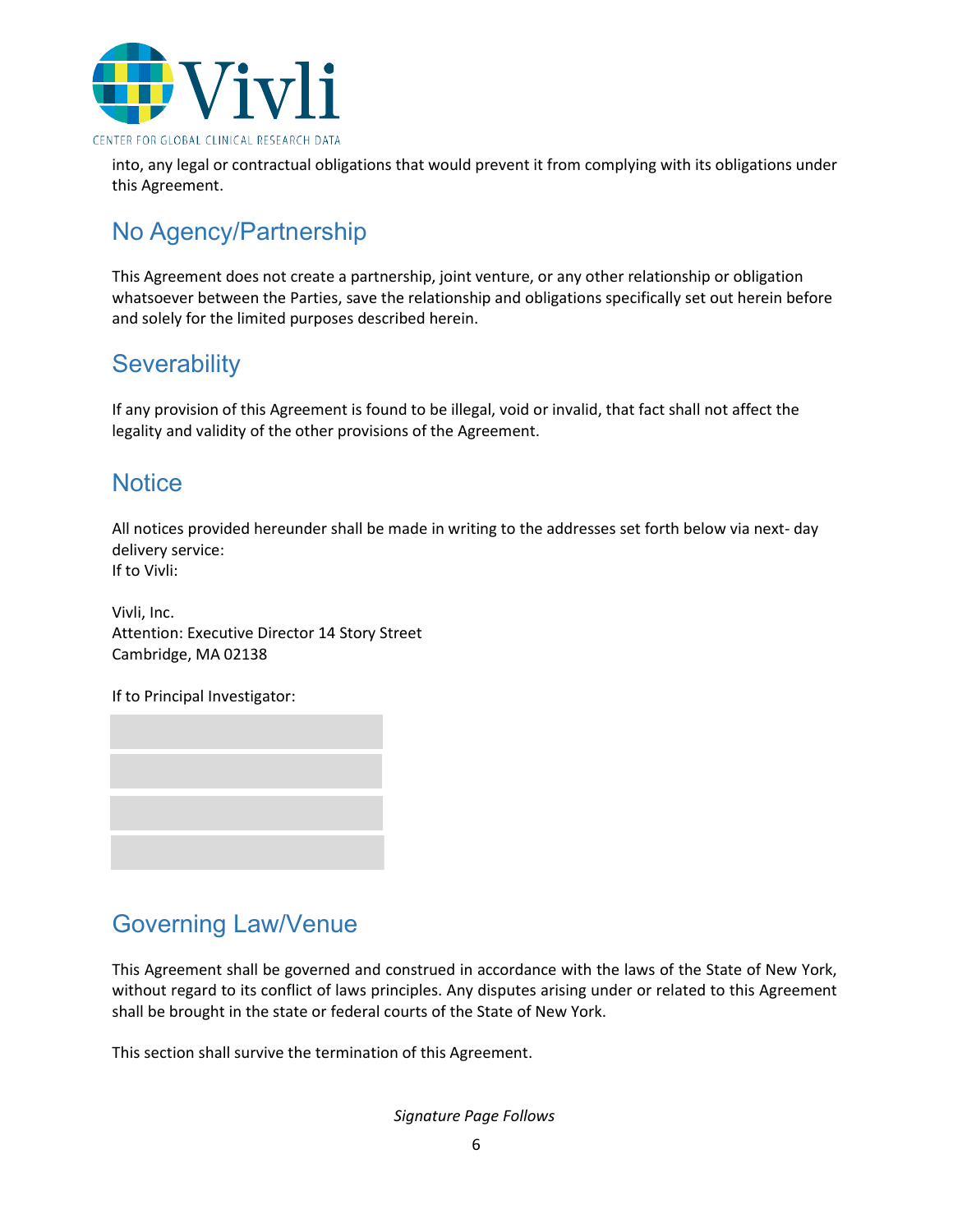

IN WITNESS WHEREOF the parties have executed this Agreement as of the date first set forth above.

| Vivli Inc. | <b>Institution Official</b> |
|------------|-----------------------------|
| By:        | By:                         |
|            |                             |
| Name:      | Name:                       |
|            |                             |
| Title:     | Title:                      |
| Date:      | Date:                       |

#### **READ AND ACKNOWLEDGED**

| Name:  |  |
|--------|--|
| Title: |  |
| Date:  |  |